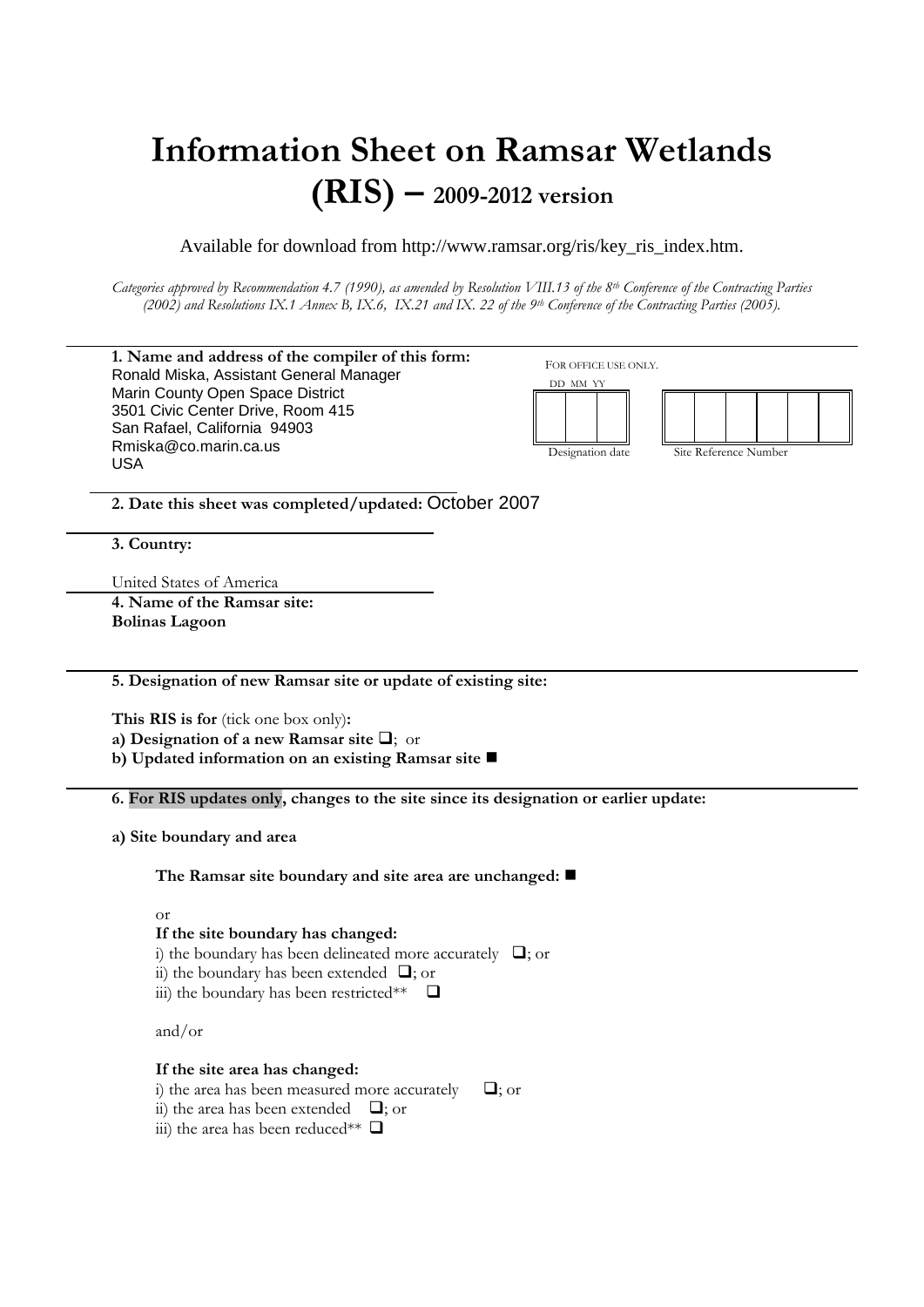\*\* **Important note**: If the boundary and/or area of the designated site is being restricted/reduced, the Contracting Party should have followed the procedures established by the Conference of the Parties in the Annex to COP9 Resolution IX.6 and provided a report in line with paragraph 28 of that Annex, prior to the submission of an updated RIS.

# **b) Describe briefly any major changes to the ecological character of the Ramsar site, including in the application of the Criteria, since the previous RIS for the site:**

### **7. Map of site:**

**a) A map of the site, with clearly delineated boundaries, is included as:**

i) a hard copy (required for inclusion of site in the Ramsar List):  $\Box$ ;

ii) an electronic format (e.g. a JPEG or ArcView image)  $\Box$ ;

iii) a GIS file providing geo-referenced site boundary vectors and attribute tables  $\Box$ .

#### **b) Describe briefly the type of boundary delineation applied:**

e.g. the boundary is the same as an existing protected area (nature reserve, national park, etc.), or follows a catchment boundary, or follows a geopolitical boundary such as a local government jurisdiction, follows physical boundaries such as roads, follows the shoreline of a waterbody, etc.

**8. Geographical coordinates** (latitude/longitude, in degrees and minutes):

Latitude 37°55' North, Longitude 122°41' West. See also Bolinas Lagoon Management Plan Update 1996, pages 8-9.

## **9. General location:**

Bolinas Lagoon is situated in Marin County, California, on the Pacific Ocean coast about 19.3 kilometers northwest of the Golden Gate and San Francisco Bay. Bolinas Lagoon is adjacent to the community of Bolinas, population 1,500, and Stinson Beach, population 1,000. The Lagoon is located at Sea Level and is a coastal estuary.

**10. Elevation:** (in metres: average and/or maximum & minimum)

Sea level

**11. Area:** (in hectares)

# 445 hectares

# **12. General overview of the site:**

Bolinas Lagoon is an Open Space Preserve managed by the Marin County Open Space District (MCOSD). It is a tidal embayment located at the south end of the Point Reyes peninsula and is one of Marin's most significant natural resources. Bolinas Lagoon provides an important coastal environment for fish, birds, and mammals that is unparalleled along the northern California coast between San Francisco and Humboldt Bays. Open water, mudflat, and marsh provide productive and diverse habitats for marine fishes, waterbirds, and marine mammals. It is also unique in that it is part of a much larger protected natural habitat complex that is part of or adjoins the Gulf of the Farallones National Marine Sanctuary, Pt. Reyes National Seashore, Golden Gate National Recreation Area, Central California Coast Biosphere Reserve, Mount Tamalpais State Park and Audubon Canyon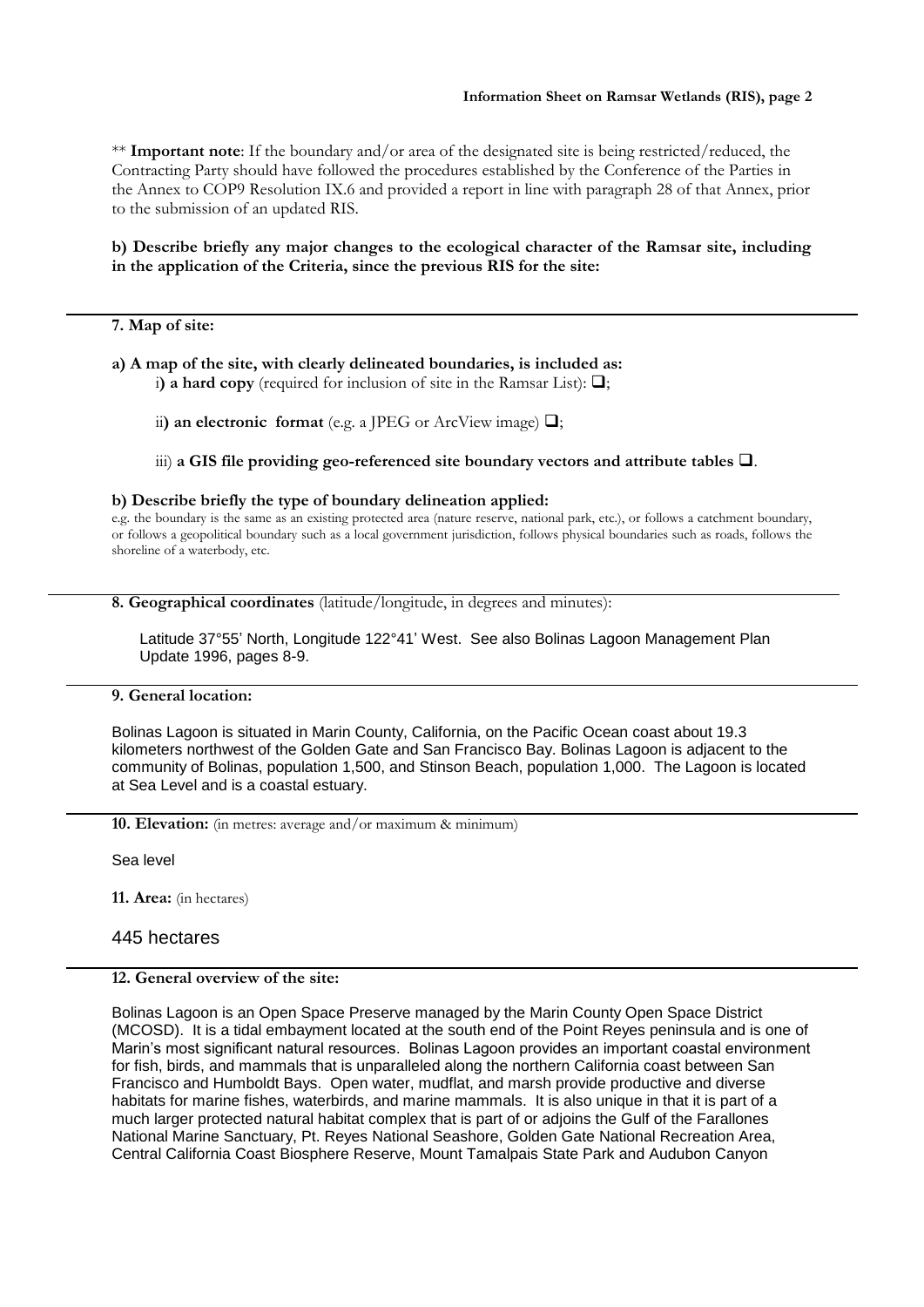Ranch. Few other places in California offer such opportunity for natural resource management to encompass so many species and habitat types.

## **13. Ramsar Criteria:**

**1 • 2 • 3 • 4 • 5 • 6 • 7 8 • 9** 

## **14. Justification for the application of each Criterion listed in 13 above:**

**1.** The latitudinal position of Bolinas Lagoon is approximately 38°N; this position with coastal marine influence provides a temperate climate with little variation between summer and winter temperatures and few days below freezing. The geographical location along the Pacific Flyway makes the Lagoon an ideal staging ground and stopover site for migratory birds and the equitable climate provides wintering habitat for a wide array of waterfowl and shorebirds. Nutrients and fish and other nektonic species enter and leave the Lagoon with each tidal cycle.

The Lagoon's biological diversity is enhanced due to its proximity to San Francisco Bay (the largest estuary on the Pacific Coast) and its location on the outer coast adjacent to the upwelling, nutrient rich waters of the Gulf of the Farallones. In addition, the relative proximity of Bodega Bay (51.5 kilometers), Estero de San Antonio and Estero Americano (42 km), Limantour and Drake's Esteros (22 km), and Tomales Bay (19 km) place Bolinas Lagoon within a network of coastal estuaries that share biological similarities and which, *in toto*, provide foraging, breeding, nursery, and roosting grounds for a wide variety of estuarine and marine species.

**2.** The Lagoon supports several federally and state listed endangered and threatened species, including Tiburon jewel-flower *(Streptanthus niger)*, Showy Indian clover (*Trifolium amoenum),*  Tidewater goby (*Eucyclogobius newberryi,* Coho salmon (*Oncorhynchus kisutch),* Steelhead trout (*Oncorhynchus mykiss),* California Red-legged Frog (*Rana aurora draytonii)*, Aleutian Canada Goose (*Branta Canadensis leucopareaia),* Western Snowy plover (*Charadrius alexandrinus nivosus),* California Black Rail (*Laterallus jamaicensis coturniculus),* California Brown Pelican (*Pelecanus occidentalis californicus),* California Clapper Rail (*Rallus longirostris obsoletus),*  Northern Spotted Owl (*Strix occidentalis caurina).*

**4.** Bolinas Lagoon is used primarily as a wintering destination by waterbirds, secondarily as a migrant stop, and relatively little by year-round or summer residents and local breeders (Shuford *et al*. 1989). Shuford *et al*. (1989) classified the 70 most numerous species using the Lagoon into five primary use patterns and found that two-thirds of those species occurred as winter residents. An exception to this general overall pattern is the importance of Bolinas Lagoon as a staging area for abundant Western sandpipers *Calidris mauri* in spring (Shuford *et al*. 1989), a breeding site for Great egrets *Ardea alba* and Great blue herons *Ardea herodias* (Pratt 1983), a roosting site for dispersing Brown pelicans *Pelecanus occidentalis* and Elegant terns *Sterna elegans*, and a foraging area for the large breeding osprey population in the area. Table 3, page 26, of the attached Management Plan Update (1996), provides information on the particular species and habitat use of birds at the Lagoon.

**8**. Table 4, page 29, of the Management Plan Update (1996), provides a list of fish species found in Bolinas Lagoon in the late 1960's and early 1970's (Gustafson 1968, Ciguere 1970, Chan and Hansen 1972). The most abundant species detected in Gustafson's (1968) year-long study of the Lagoon were Surfsmelt (*hypomesus pretiosus)*, Jacksmelt (*atherinopsis californiensis*), Shiner surfperch (*cymatogaster aggregate*), Staghorn sculpin (*lrptocottus armatus*), Topsmelt (*atherinops affinis*), Speckled sanddab (*citharichthys stigmaeus*), English sole (*Parophyrus vetulis*), Pacific herring (*clupea harengus pallasi*), Dwarf surfperch (*micrometrus minimus*), Cabazon (*scorpaenichthys marmorathus*), and Leopard shark (*triakis semifasciata*) The Gustafson study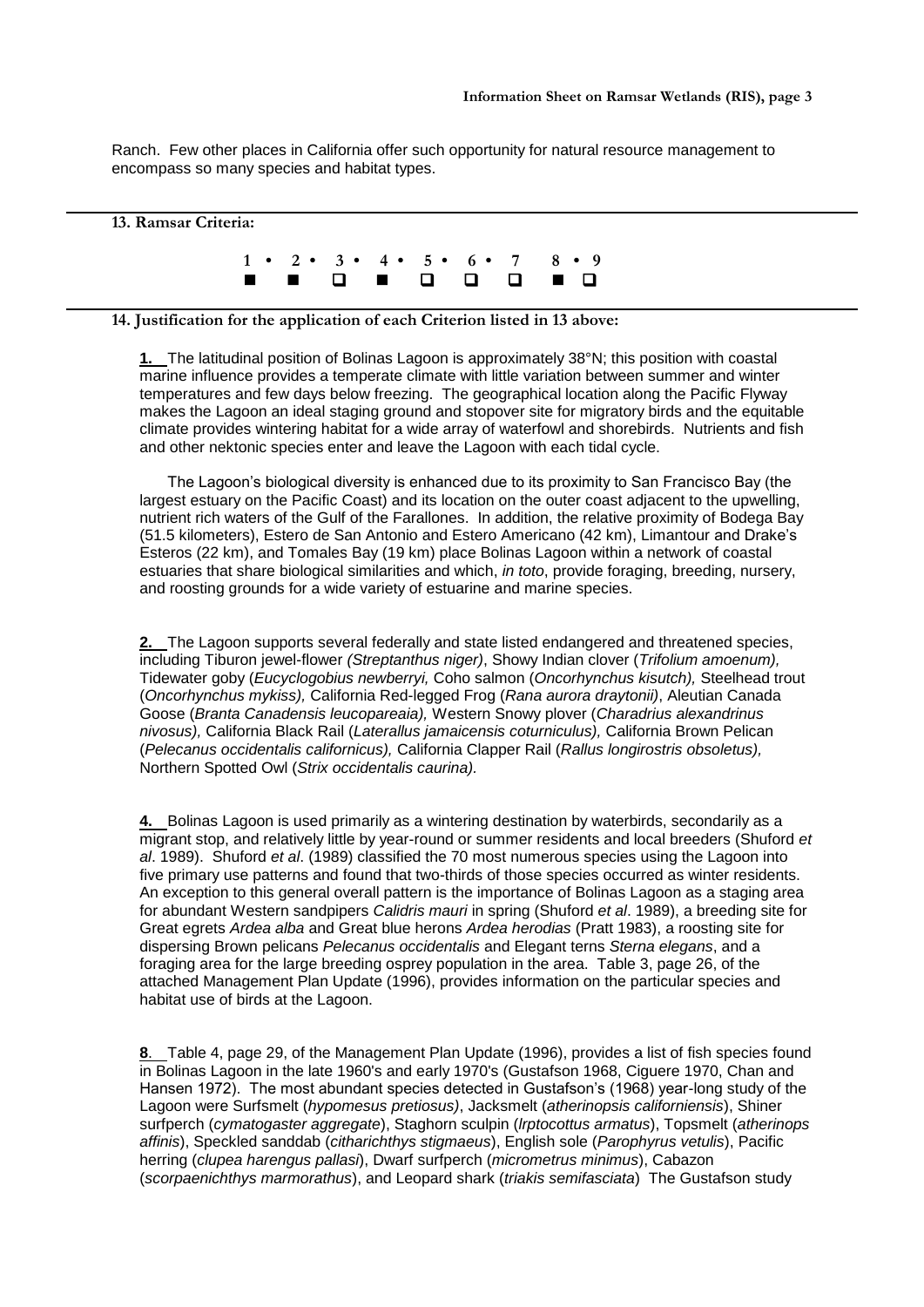found that "the data clearly indicate that an enormous number of juvenile fish utilize the Lagoon." This finding supports the observation that the Lagoon serves as an important nursery ground for juvenile flatfish; in Gustafson's study Speckled sanddab (*citharichthys stigmaeus)* and English sole (*Parophyrus vetulis*) were the two most abundant species.

Resident fish species at Bolinas Lagoon probably include Arrow goby (*clevelandia ios*), Staghorn sculpin (*leptocottus armatus*), Shiner surfperch (*cymatogaster aggregate*) and other small, channel dwelling species. Some of the schooling, surface-feeding fish like Jacksmelt (*atherinops affinis*) and Topsmelt (*atherinopsis californiensis*) may enter on tidal cycles during most months, while other species (anchovies, herring) are episodic and seasonal. Vast umbers of juvenile anchovies migrating northward (Richardson 1980) sometimes enter the Lagoon. These fish are often followed by flocks of brown pelicans and elegant terns. These episodic events are determined by oceanographic conditions, occurring in warm water periods in late summer and early fall. Pacific herring are seasonal visitors, but Bolinas Lagoon is not considered a spawning ground for this species (Spratt 1981, Suer 1987). Juvenile leopard sharks and bat rays occur on the tidal flats and adults of both species enter the Lagoon regularly to forage on large clams and probably to breed. Concentrations of leopard sharks in summer occur on channel edges and sandier tidal flats where they are likely depositing egg.

Anadromous salmonids pass through the Lagoon en route to Pine Gulch Creek, McKennan Creek, and Easkoot Creek. Juvenile striped bass (morone saxatilis), Coho salmon (*oncorhynchus kisuth*) (although they have not been seen in recent surveys), and steelhead are found in all the creeks that feed the Lagoon (J. Churchman, pers. Comm.). Three freshwater species [threespine stickleback (*Gasterosteus aculeatus*), prickly sculpin (*Cottus asper*), and California roach (*Hesperoleucus symmertricus*)], are found in Pine Gulch Creek. The configuration of the mouth of the creek has changed considerably since Gustafson's work and the use of Pine Gulch by those more estuarine species has likely declined or been restricted downstream to the mouth of the creek. Small rainbow trout and steelhead are still found upstream (D. Gallagher, pers. Comm.), but there is some question about the ability of these to grow to full size given the dual constraints of drought and water diversion associated with the mid-reaches of the creek (J. O'Connor, pers. comm.).

**15. Biogeography** (required when Criteria 1 and/or 3 and /or certain applications of Criterion 2 are applied to the designation):

**a) biogeographic region:**

The Bolinas Lagoon is located in the "Mediterranean California" Bioregion.

b) biogeographic regionalisation scheme (include reference citation): Commission for Environmental Cooperation, Ecological Regions of North America, Towards a Common Perspective, Montreal, Canada, 1997.

#### **16. Physical features of the site:**

Bolinas Lagoon is approximately 445 hectares and its tidal channels, mudflats and marshes support a rich diversity of marine and estuarine life. Triangular in shape, the Lagoon is about 5.6 kilometers long on a north-south axis and no more that 1.6 kilometer across at its widest axis. It is surrounded by the Bolinas Ridge rising nearly 609.6 meters to the east and by the Point Reyes Peninsula on the west. Urban development is concentrated in the nearby communities of Stinson Beach and Bolinas. Access to Bolinas Lagoon is provided by State Highway 1, the Bolinas/Olema Road, Wharf Road, Seadrift and Dipsea Roads. The most prominent topographic feature east of the Lagoon is Bolinas Ridge, which runs northwest from Bolinas Lagoon to Tomales Bay. Bolinas Mesa is a broad, elevated marine terrace forming the western margin of the Lagoon. Stinson Beach, in part a narrow sandspit, forms the southern boundary of the Lagoon.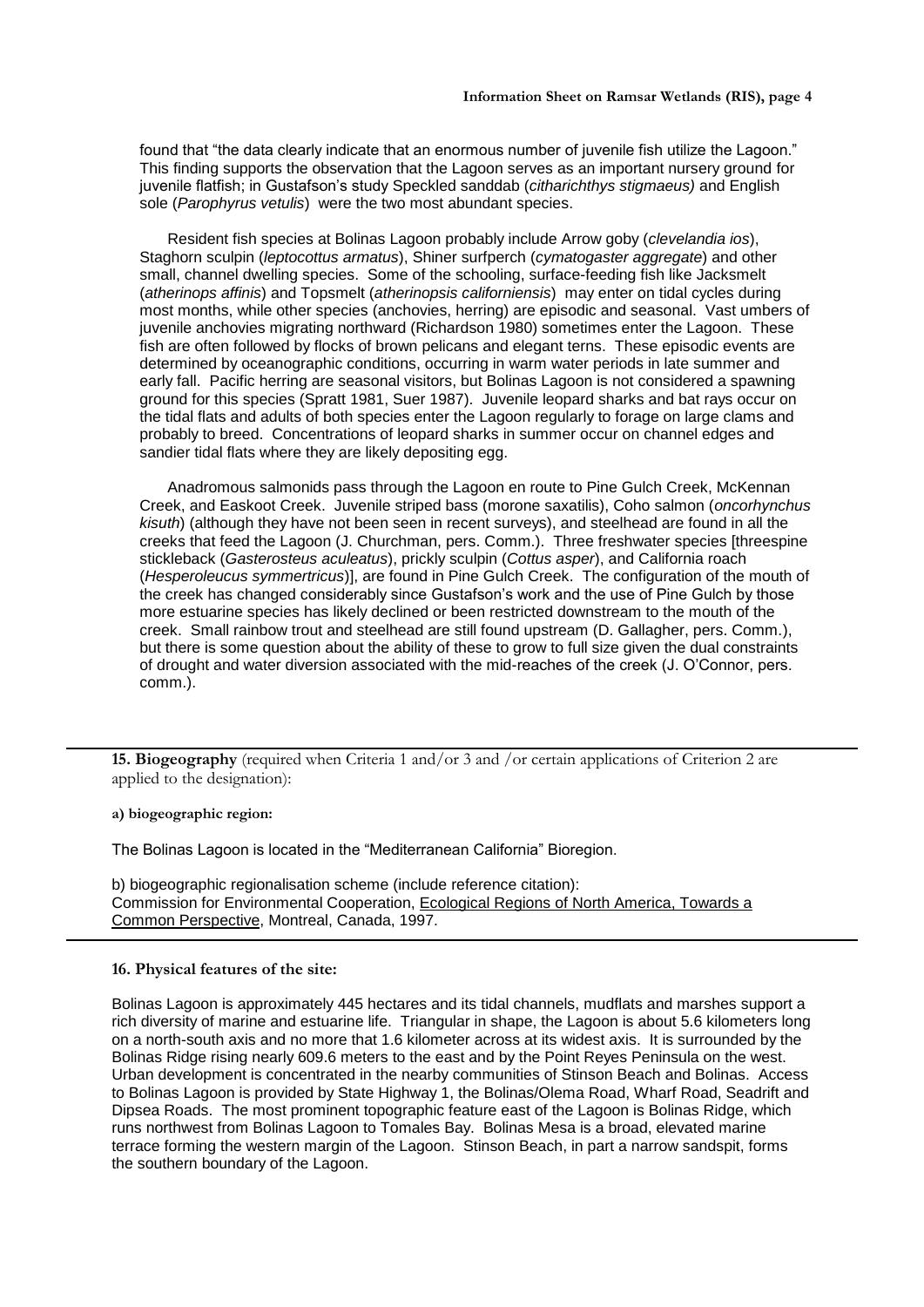Bolinas Lagoon was formed at least 7,700 years ago when rising sea level invaded the graben that forms the southern end of San Andreas Rift Valley and a sandspit formed across the mouth of the drowned valley separating the Lagoon from Bolinas Bay. From 9,000 B.P. (Before present) to 5,000 B.P. sea level rise averaged 20 mm/yr but slowed to about 1 to 2 mm/yr from 5,000 B.P. to the present (Atwater 1978). Sea level rise has caused the barrier beach to move inland and to extend the Lagoon northwards into the San Andreas Rift Valley. During this evolution the lagoon probably maintained it present triangular shape.

Bergquist (1978) used soil borings to examine Lagoon conditions and depositional history from approximately 8,000 B.P. to the present. Bergquist extracted soil cores from different locations in the Lagoon and examined types and sequences of soil, invertebrates and pollen in each core. The Bergquist results indicate that from 8,000 B.P. to the early 1800's, there was a dynamic equilibrium in the lagoon's depth and configuration: marsh deposits and Lagoonal deposits occurred in sequences, indicating a shifting balance between sea level rise, sediment accumulations and tectonic subsidence. Sediment accumulation during the pre-1850 period averaged 3 mm/yr whereas tectonic subsidence averaged 1.6 mm/yr and sea level rise 1.5 mm/yr. Bergquist's results indicate that the lagoon was never a deep-water embayment and that, viewed over the long-term, it was predominantly intertidal mudflat and shallow subtidal habitat as shown in the first accurate map (1854) of the Lagoon.

The morphology of the southwestern portion of the Lagoon was created by the deposition of sand carried into the lagoon on the flood current that formed a tidal delta (Kent Island). This island in turn protected the area in its lee from wave action, allowing mudflat sedimentation to reach elevations suitable for colonization by salt marsh vegetation, thereby creating a marsh plain that extends into the Lagoon.

#### **17. Physical features of the catchment area:**

The Lagoon watershed is approximately 43 square kilometers and has maximum dimensions of 4.8 kilometers in width by 14.5 km in length (Ritter 1973). Pine Gulch Creek, draining about half of the basin, is the only perennial and significant tributary to enter the Lagoon from the west. The intermittent, eastern tributaries are short and steep, and have drainage basins of less than 2.6 square km, and small deltas (Ritter 1973). Easkoot Creek now flows into the south end of the Lagoon but historically drained into the ocean. The two major channels in the Lagoon are Bolinas channel and the main (unnamed) channel that has numerous tributary channels.

At present, almost all of the watershed of Bolinas Lagoon is in public ownership. The watershed is steep, rising to about 549 meters, and is susceptible to high erosion rates due to landsliding and debris flows during sustained intense winter rain storms. The potential for erosion is high due to unstable Franciscan melange bedrock in the eastern half of the watershed, the highly erodible Monterey Shale on the west, and the watershed's location within the San Andreas Rift Valley. See also the Management Plan Update (1996).

**18. Hydrological values:**

Bolinas Lagoon has saline water and does not benefit freshwater aquifer. It may have limited flood-control and coastal protection value, but there is not a significant amount of residential, commercial, agricultural uses in the floodplain.

**19. Wetland Types**

**a) presence:** 

Marine/coastal: A • B • C • D • E • F • G • H • I • J • K • Zk(a) Inland: L • M • N • O • P • Q • R • Sp • Ss • Tp Ts • U • Va •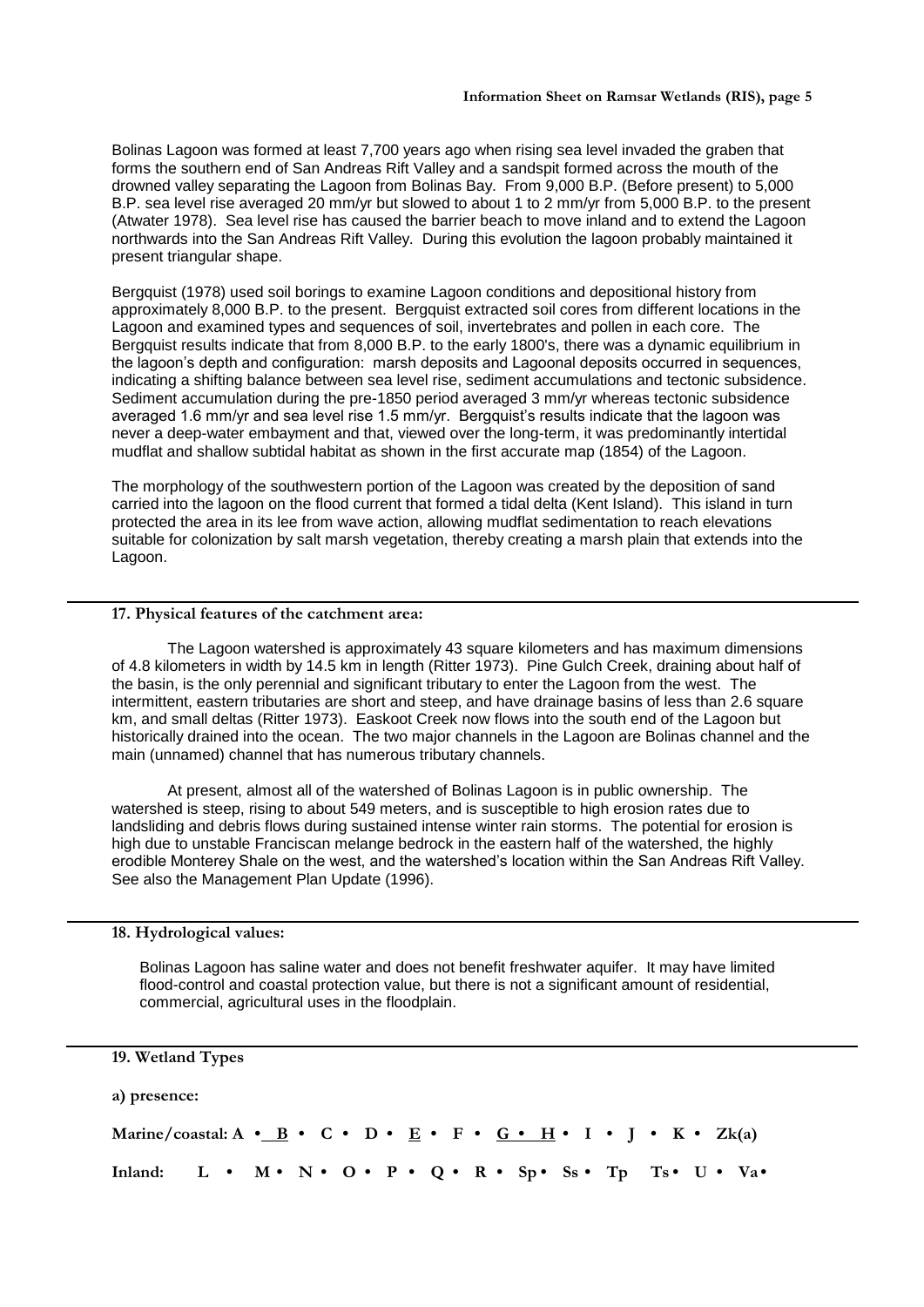$Vt \cdot W \cdot Xf \cdot Xp \cdot Y \cdot Zg \cdot Zk(b)$ **Human-made: 1 • 2 • 3 • 4 • 5 • 6 • 7 • 8 • 9 • Zk(c) b) dominance:**  B,G,H,E

**20. General ecological features:**

Bolinas Lagoon has a diversity of habitat types. The principal estuarine habitats are subtidal channels, intertidal flats, and emergent salt marsh, all of which are undergoing significant changes in total area and relative amounts. Between 1968 and 1988, the rate of sediment accumulation and loss of tidal prism resulted in conversion of subtidal to intertidal habitat, and intertidal to emergent marsh and upland habitat as shown in Table 2, page 20 of the Management Plan Update (1996). Between 1968 and 1988, subtidal habitat decreased by 60 percent and intertidal flat and emergent marsh habitat increased by 37 percent and 100 percent, respectively. Overall, the total area of the three core estuarine habitats has begun to decrease as the higher marsh areas convert to upland habitat (total estuarine habitat decreased by 7 percent in the 1968-88 period). The three principal habitats are bordered by sand bars, beaches and riparian forest. In close proximity are grasslands, coastal scrub, chaparral, and mixed evergreen forest. Coastal rocky intertidal reef, pebble beach, and open ocean are found nearby.

Each of the Lagoon's habitat types is described in the Management Plan Update (1996) from a community perspective. Obvious, strong links exist among subtidal, intertidal mudflat and salt marsh habitats such as the twice daily tidal flow and shared species of benthic microflora, invertebrates and fish. Generally, the intertidal flats and shallow subtidal habitats are major sites of primary production and predation. Filter and deposit feeders in these flats use the primary production of benthic algae and diatoms, as well as detrital inputs form marsh and terrestrial sources. Surface feeding and probing shorebirds dominate the bird communities associated with these areas. The major preys of these birds are the soft bodied invertebrates and small crustaceans and gastropods. The primary food of the dominant fish is found in these subtidal shallows and intertidal flats. Therefore, the food webs associated with the subtidal shallows and intertidal flats would appear to be the most important within the Lagoon. See also the Management Plan Update (1996).

#### **21. Noteworthy flora:**

*Lagoon proper -* No noteworthy flora. Typical of open water and salt marsh in the area: Pacific cordgrass (*Spartina foliosa*), salt grass (*Distichlis spicata*), pickleweed (*Salicornia virginica*), phytoplankton, benthic diatoms, eelgrass, maiden's hair (*Gracilaria spp*.), *Enteromorpha spp*., *Ulva spp., Microcoleus spp., Schizothrix spp.,* etc. See pp. 24-25, 37-40 of the Management Plan Update (1996).

*Non-tidal lands adjoining lagoon -* No noteworthy flora. See pages 41 and 43 of the Management Plan Update (1996).

# **22. Noteworthy fauna:**

See lists on pages 26-36 of the Management Plan Update (1996).

## **23. Social and cultural values:**

Recreational use of Bolinas Lagoon includes bird watching, nature photography, fishing, clamming, shrimping, boating, use of manually-powered craft (e.g. kayaks, canoes, sailboards), bicycling, walking, jogging, and picnicking. The coliform quarantine established in the 1970's has reduced clamming activity in the Lagoon, but has not restricted the harvesting of shrimp for use as bait. It might be expected that clamming would again become a popular activity if the quarantine is lifted; however, clam populations may have declined since the time in the 1960's when several hundred clammers per season used the Lagoon.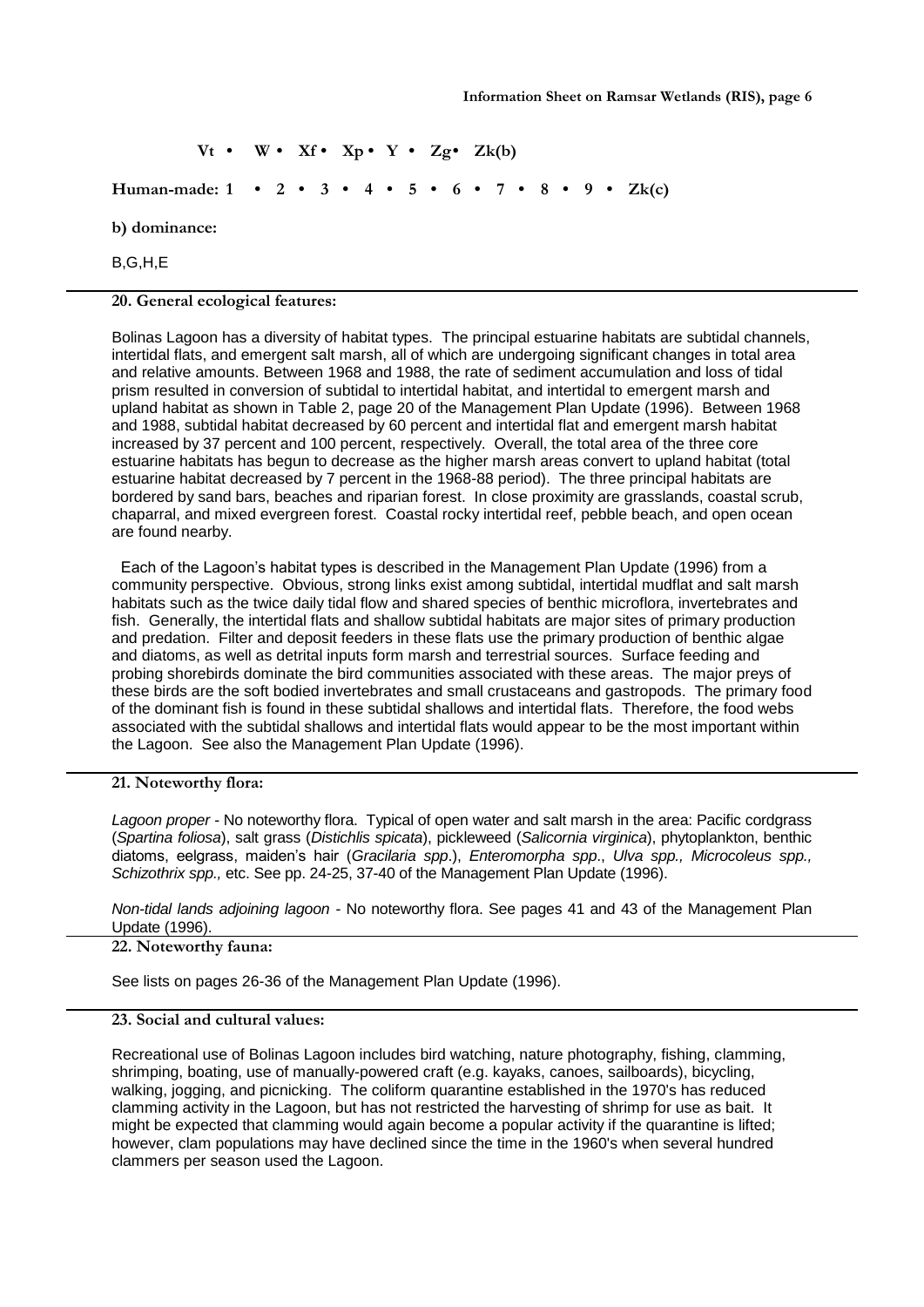Canoeing, kayaking, motorboating, and jet-skiing have been the subject of much controversy. The main concern is their disturbance to harbor seals hauled-out on Kent and Pickleweed Islands. Studies have indicated that the approach of manually-powered craft and motorboats disturbs the seals. However, the seals generally haulout during low tides, when there is reduced boating activity. Because of the shallowness of the Lagoon even in the main channels and the prominence of a sandbar at the mouth, boating and kayaking/canoeing occurs mainly during high tides. At low tides, kayaks/canoes are forced into the channels bringing them into close proximity to seal haul-out sites. See also Management Pan Update (1996).

# **24. Land tenure/ownership:**

## a) within the Ramsar site:

The majority of Bolinas Lagoon is held in public ownership, either by the County of Marin or Golden Gate National Recreation Area. Although the Gulf of Farallones National Marine Sanctuary does not hold title to the Lagoon or the submerged tidelands, management authority flows from federal legislation which regulates some uses and activities as defined in the Sanctuary Regulations (See also Appendix A, Management Plan Update 1996), FEIS and the Sanctuary Management Plan. Smaller public holdings are those of the College of Marin, which maintains a marine biology station (on Wharf Road in Bolinas), the Bolinas Public Utility District and the Bolinas-Stinson Beach School District.

#### b) in the surrounding area:

Various lands in and around the Lagoon are privately owned as well. An extensive area on the east side of the Lagoon including a redwood grove with a major heron and egret rookery, is owned by Audubon Canyon Ranch (ACR), a private, non-profit environmental protection, education and research organization. Other private holdings include the Seadrift subdivision, lands near Pine Gulch Creek, and lands along the entrance to the lagoon in Bolinas.

## **25. Current land (including water) use:**

a) within the Ramsar site:

Public open space, recreational use (boating, horseback riding, wildlife viewing, camping, fishing)

#### b) in the surroundings/catchment:

Agricultural, Public Utility District, Seadrift Subdivision, public open space, private nature preserve

**26. Factors (past, present or potential) adversely affecting the site's ecological character, including changes in land (including water) use and development projects:**

a) within the Ramsar site:

- a. Trail use by Equestrian and Bicycle--trail use, particularly along the Pine Gulch Creek delta and other sensitive areas, damage trails and cause erosion.
	- b. Oil spill contamination--In 1971 a large oil spill caused considerable damage to the coastal ecosystems on Stinson and Bolinas Beaches. Fortunately, the oil spill did not cause much damage to the Lagoon, but it did show that the Lagoon is vulnerable to such events.
	- c. Old Bolinas Dump--the old Bolinas Dump at Glass Beach has the potential to contain toxic materials. Whereas the Stinson Beach Dump (recently removed as part of the CalTrans mitigation for the Lone Tree Slide) had some toxics from automobile, road construction, and household materials, the Bolinas Dump may have received materials from old industrial sources such as the former tinnery (canning factory).
	- d. Bolinas Public Utility District and the Stinson each County Water District--Some concerns remain that sewage spills may occur and pollute the lagoon. Such spills and discharges into the Lagoon, in conjunction with a hepatitis epidemic, led to the shellfish quarantine established in the early 1970's. BPUD re-engineered the Wharf Road pump station and designed sewage treatment ponds for the downtown sewered area. BPUD is still working to solve the Bolinas Mesa drainage and onsite systems management problems. New onsite systems and failing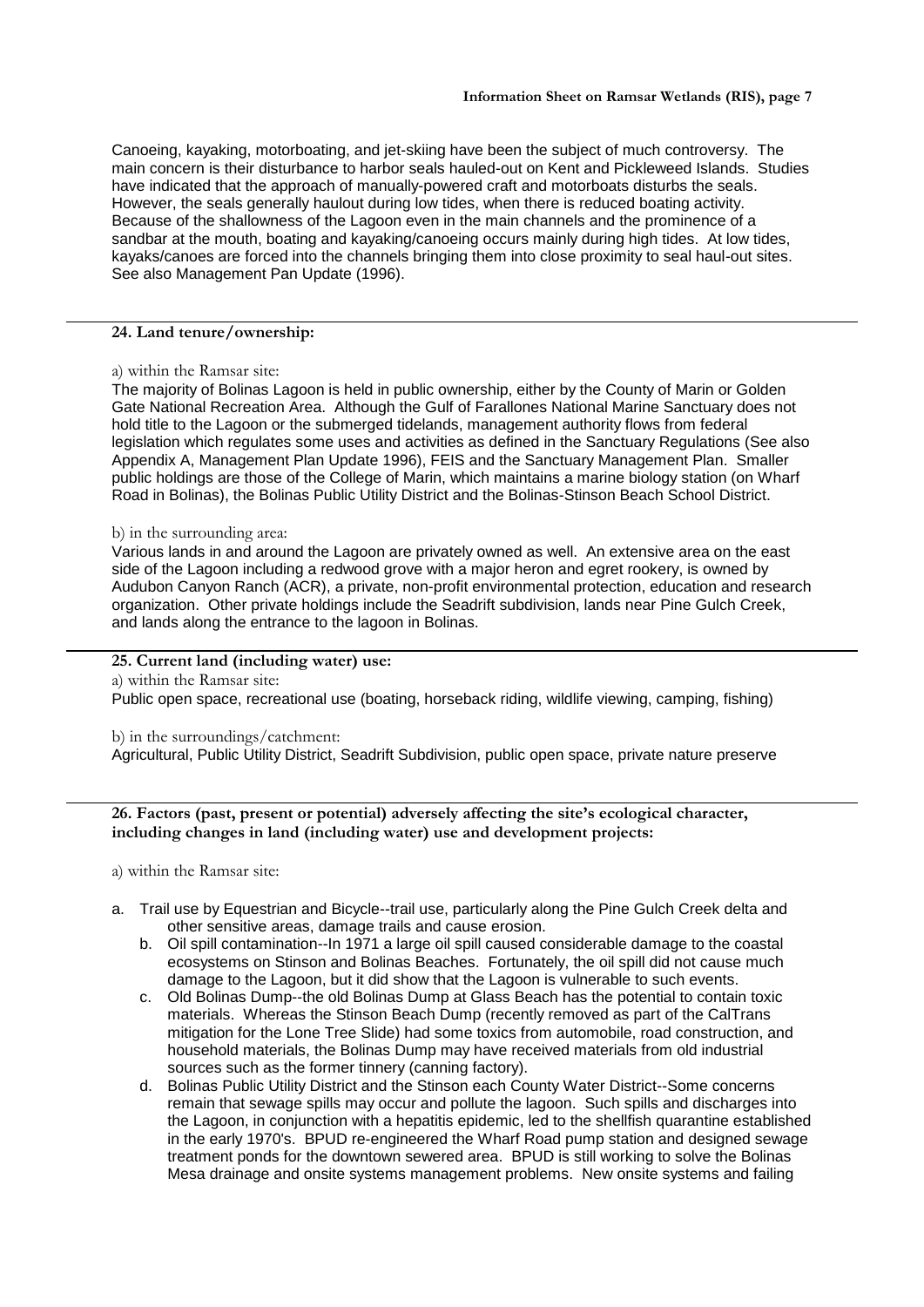systems are still the responsibility of the Marin County Department of Environmental Health. Although the probability of effluent contamination is now remote, it is always a possibility.

- e. Removal of sunken dredge and tires--
- f. Boat Moorings, alternative boat haul-outs, speed limits--
- g. Wildlife disturbance from muscle-powered/sail and motorized craft
- h. Ghost-shrimping--
- i. Water diversion for Agricultural Practices, Runoff, Channelization of Creeks--
- Sedimentation—
- K. Kayaking—Kayakers will disturb marine mammals and birds.

b) in the surrounding area:

### **27. Conservation measures taken:**

**a)** List national and/or international category and legal status of protected areas, including boundary relationships with the Ramsar site:

In particular, if the site is partly or wholly a World Heritage Site and/or a UNESCO Biosphere Reserve, please give the names of the site under these designations.

**b)** If appropriate, list the IUCN (1994) protected areas category/ies which apply to the site (tick the box or boxes as appropriate):

# Ia  $\Box$ ;Ib  $\Box$ ; III  $\Box$ ; IV  $\Box$ ; V  $\Box$ ; VI  $\Box$

**c)** Does an officially approved management plan exist; and is it being implemented?:

Updating the 1981 Bolinas Lagoon Resource Management Plan. The updated 1996 Plan considers information collected since the last plan, the success of activities and policies enacted during this period, and the application of new federal, state and County regulations affecting Lagoon water quality and habitat protection. In addition to this update of the prior plan, significant portions of this report discuss (1) the physical and ecological changes that have occurred in the Lagoon as a result of sediment accumulation, (2) projected future changes, and (3) management alternatives and remedial actions to preserve the unique estuarine habitats within the Lagoon. See also Management Plan Update (1996).

The District has conducted routine maintenance activities, such as debris and litter removal, and has undertaken measures to eradicate a non-native invasive cord grass (*spartina alterniflora).* In addition, the District and the U.S. Army Corps of Engineers have been developing a lagoon restoration project. The original project included extensive dredging of the lagoon. However, after significant community, public, and environmental concern, the District began a multi-year study of the lagoon to develop better baseline information and to provide a better prediction of the lagoon if we do not interfere with the lagoon's evolution.

**d)** Describe any other current management practices:

## **28. Conservation measures proposed but not yet implemented:**

- 1. Continued watershed management geared toward reducing sediment inputs;
	- 2. Limited dredging to remove accumulated sediment and to improve tidal prism, in a manner consistent with the recommendations of the final Bolinas Lagoon Ecosystem Restoration Project.
	- 3. Pine Gulch Creek restoration and reduction of freshwater diversions;
	- 4. Fill removal; and
	- 5. Restoring tidal prism at Seadrift Lagoon.
- 6. Continued removal of non-native invasive plants.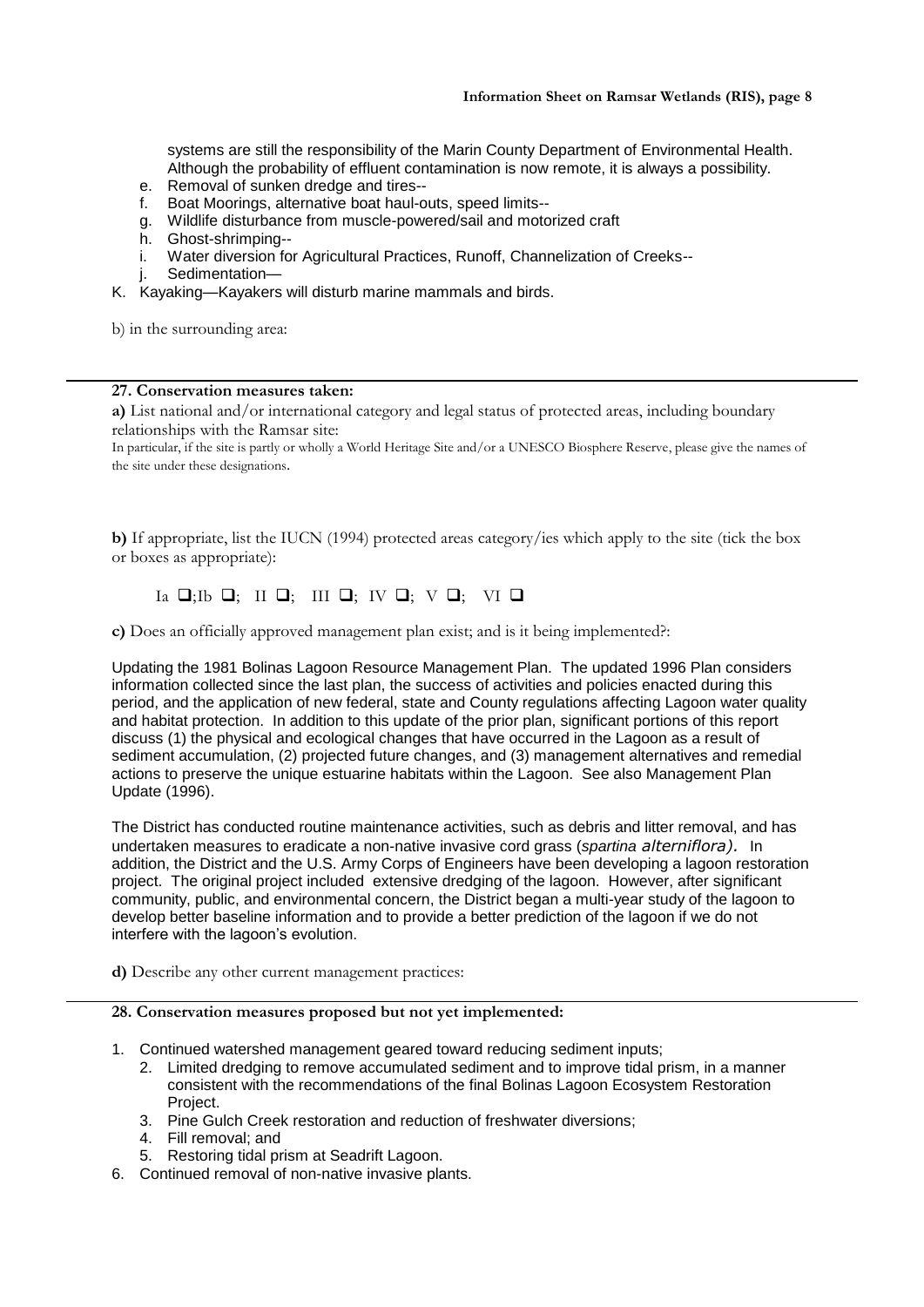See also Management Plan Update (1996)

# **29. Current scientific research and facilities:**

The Bolinas Lagoon ecosystem is complex, combining unusual geological condition's with rich biological resources. The Lagoon has therefore been the subject of numerous amateur and professional studies. The behavior and habitats of harbor seals have been extensively studied in the Lagoon, as well as aspects of the ecology of shorebirds. Pt. Reyes Bird Observatory has studied and monitored the number of birds using the Lagoon since the 1970's. New studies of clam and other benthic invertebrate populations in Bolinas Lagoon are needed to update studies from the 1970's. The Lagoon has also been the subject of hydrological studies over the years; however, additional studies with consistent methodologies are in progress.

**30. Current communications, education and public awareness (CEPA) activities related to or benefiting the site:** 

Of the public agencies with an interest in Bolinas Lagoon, the MCOSD staff has the most contact with Lagoon visitors. During patrols, scheduled walks, or in the course of performing land management activities, the MCOSD rangers and naturalists work to educate the public about the fragility of the Lagoon's resources in an effort to encourage respect for and minimize abuse of those resources. On occasion, the MCOSD has prepared and distributed educational brochures to inform the public of the harbor seal population's sensitivity to disturbance. A historical collection of studies and plans related to the Lagoon and its resources is archived in the District's administrative offices in San Rafael. On weekdays at ACR's 1,000 acre Bolinas Lagoon Preserve, nature tours of the ranch led by trained docents are offered free of charge to classes from Bay Area Schools.

# **31. Current recreation and tourism:**

As a public Open Space Preserve, Bolinas Lagoon is visited and enjoyed by thousands of people annually, though exact visitation figures are not available.

Members of the public may also visit the privately owned and managed Audubon Canyon Ranch Bolinas Lagoon Preserve (upland acreage adjoining the Lagoon not to be confused with the public Bolinas Lagoon Open Space Preserve) on weekends and holidays during mid-March through mid-July. Pamphlets describing self-guiding tours are also available at the ranch. The Ranch maintains an extensive permanent exhibit which features the ecology, geology, and history of the Bolinas Basin. Other facilities include a bookstore, picnic area, and restrooms. One of the great natural attractions at ACR's Bolinas Lagoon Preserve is a nesting colony of approximately 100 pairs of great blue herons and great and snowy egrets which can be observed nesting in the tops of redwood trees. There are no current facilities available within the Ramsar nominated area of Bolinas Lagoon.

# **32. Jurisdiction:**

The Marin County Open Space District has the primary role in managing the natural resources of the Lagoon. The Bolinas Lagoon Technical Advisory Committee, which serves as the technical advisor to the MCOSD for all matters potentially affecting the Lagoon, has provided a forum for discussing issues relating to the Lagoon and for coordinating management efforts. The BLTAC consists of representatives from government, interested groups, and local communities. The previous plan (Madrone Assoc. 1981) recommended that the role and function of the BLTAC be expanded and formalized. The BLTAC has continued to serve and protect the Lagoon through the volunteer efforts of its members. See also Management Plan Update(1996) for list of agencies and groups represented on the BLTAC.

**33. Management authority:** Ronald Miska Marin County Open Space District 3501 Civic Center Drive, Room 415 San Rafael, California 94903